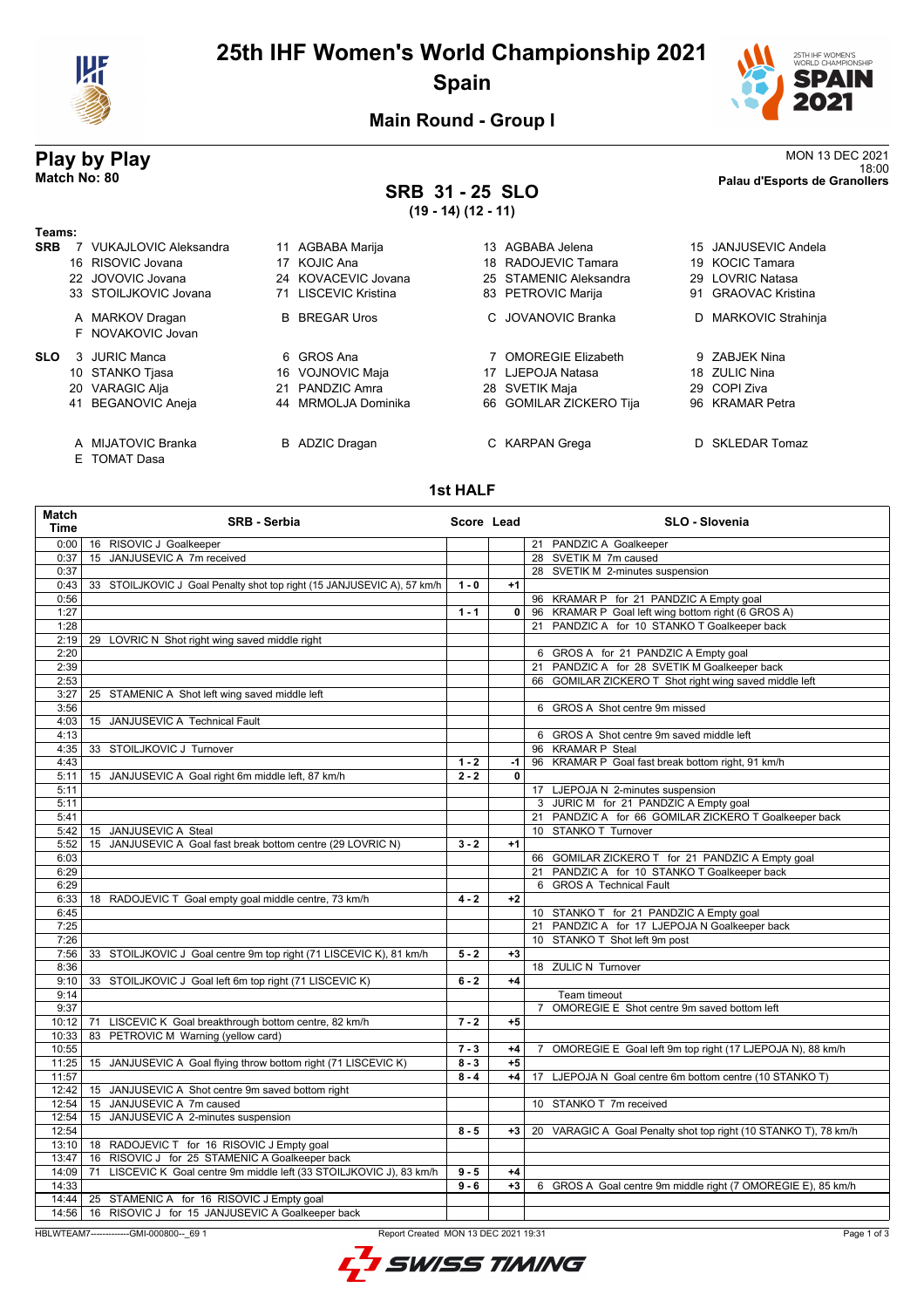



## **Main Round - Group I**

**Play by Play**<br>MON 13 DEC 2021<br>Palau d'Esports de Granollers<br>Palau d'Esports de Granollers 18:00 **Match No: 80 Palau d'Esports de Granollers**

### **SRB 31 - 25 SLO (19 - 14) (12 - 11)**

#### **1st HALF**

| <b>Match</b><br><b>Time</b> | <b>SRB - Serbia</b>                                                     | Score Lead      |      | <b>SLO - Slovenia</b>                                             |
|-----------------------------|-------------------------------------------------------------------------|-----------------|------|-------------------------------------------------------------------|
| 15:23                       | 24 KOVACEVIC J Goal breakthrough bottom right                           | $10 - 6$        | $+4$ |                                                                   |
| 15:30                       |                                                                         | $10 - 7$        | $+3$ | 96 KRAMAR P Goal fast break top centre (10 STANKO T)              |
| 15:54                       | 33 STOILJKOVIC J Shot centre 9m post                                    |                 |      |                                                                   |
| 16:00                       |                                                                         |                 |      | 10 STANKO T Turnover                                              |
| 16:28                       | <b>LISCEVIC K Turnover</b><br>71                                        |                 |      |                                                                   |
| 16:35                       |                                                                         | $10 - 8$        | +2   | 10 STANKO T Goal fast break middle left, 89 km/h                  |
| 16:40                       | Team timeout                                                            |                 |      |                                                                   |
| 17:12                       | KOVACEVIC J Goal right 9m bottom right (18 RADOJEVIC T), 81 km/h<br>24  | $11 - 8$        | $+3$ |                                                                   |
| 17:26                       |                                                                         |                 |      | 10 STANKO T Shot right 9m saved top left                          |
| 17:53                       | 24 KOVACEVIC J Goal centre 9m bottom left (15 JANJUSEVIC A), 84 km/h    | $12 - 8$        | $+4$ |                                                                   |
| 18:06                       |                                                                         | $12 - 9$        | $+3$ | 96 KRAMAR P Goal left wing top left (7 OMOREGIE E), 60 km/h       |
| 18:42                       | 15 JANJUSEVIC A Goal right 6m middle left (18 RADOJEVIC T), 60 km/h     | $13 - 9$        | $+4$ |                                                                   |
| 19:09                       |                                                                         | $13 - 10$       | $+3$ | 6 GROS A Goal right 9m top left (18 ZULIC N), 85 km/h             |
| 20:15                       |                                                                         |                 |      | OMOREGIE E 2-minutes suspension<br>$\overline{7}$                 |
| 20:35                       | 33 STOILJKOVIC J Shot centre 9m missed                                  |                 |      |                                                                   |
| 20:47                       |                                                                         |                 |      | 10 STANKO T for 21 PANDZIC A Empty goal                           |
| 21:08                       |                                                                         |                 |      | 21 PANDZIC A for 10 STANKO T Goalkeeper back                      |
| 21:09                       |                                                                         |                 |      | 10 STANKO T Turnover                                              |
| 21:14                       | 16 RISOVIC J Goal empty goal middle centre, 74 km/h                     | $14 - 10$       | $+4$ |                                                                   |
| 21:22                       |                                                                         |                 |      | 20 VARAGIC A for 21 PANDZIC A Empty goal                          |
| 21:51                       |                                                                         |                 |      | 21 PANDZIC A for 20 VARAGIC A Goalkeeper back                     |
| 21:59                       |                                                                         |                 |      | 96 KRAMAR P Shot left 9m missed                                   |
| 22:13                       | 33 STOILJKOVIC J Shot centre 9m saved top right                         |                 |      |                                                                   |
| 22:49                       |                                                                         |                 |      | 6 GROS A Shot centre 9m missed                                    |
| 23:19                       | 25 STAMENIC A Shot left 6m saved bottom right                           |                 |      |                                                                   |
| 23:26                       |                                                                         | $14 - 11$       | $+3$ | 18 ZULIC N Goal fast break bottom right, 80 km/h                  |
| 23:58                       | 24 KOVACEVIC J Goal right 9m bottom left (71 LISCEVIC K), 89 km/h       | $15 - 11$       | $+4$ |                                                                   |
| 24:30                       |                                                                         | $15 - 12$       | $+3$ | OMOREGIE E Goal right 9m top left (6 GROS A)<br>7                 |
| 25:14                       | 19 KOCIC T Goal left wing bottom right (24 KOVACEVIC J), 64 km/h        | $16 - 12$       | $+4$ |                                                                   |
| 25:40                       |                                                                         | $16 - 13$       | $+3$ | OMOREGIE E Goal breakthrough top left<br>7                        |
| 26:29<br>26:38              | 15 JANJUSEVIC A Shot right 9m missed                                    | $16 - 14$       |      | 18 ZULIC N Goal fast break top right, 69 km/h                     |
|                             | 91 GRAOVAC K for 16 RISOVIC J Goalkeeper Substitution                   |                 | $+2$ |                                                                   |
| 26:56<br>27:07              | 24 KOVACEVIC J Goal centre 9m bottom right (71 LISCEVIC K), 87 km/h     | $17 - 14$       | $+3$ |                                                                   |
|                             |                                                                         |                 |      |                                                                   |
| 27:48<br>28:28              | 15 JANJUSEVIC A 7m received                                             |                 |      | 7 OMOREGIE E Shot right 9m saved top left<br>18 ZULIC N 7m caused |
|                             |                                                                         |                 | $+4$ |                                                                   |
| 28:41<br>29:20              | 33 STOILJKOVIC J Goal Penalty shot top right (15 JANJUSEVIC A), 66 km/h | $18 - 14$       |      | 66 GOMILAR ZICKERO T Shot right wing saved middle left            |
| 29:49                       | 19 KOCIC T Goal left wing bottom right (71 LISCEVIC K), 67 km/h         | $19 - 14$       | $+5$ |                                                                   |
| 29:58                       |                                                                         |                 |      | 6 GROS A Shot centre 9m saved top centre                          |
|                             |                                                                         | $\sim$ $\cdots$ |      |                                                                   |

#### **2nd HALF**

| <b>Match</b><br>Time | <b>SRB - Serbia</b>                                                              | Score Lead |      | <b>SLO - Slovenia</b>                                         |
|----------------------|----------------------------------------------------------------------------------|------------|------|---------------------------------------------------------------|
| 30:00                | 91<br><b>GRAOVAC K Goalkeeper</b>                                                |            |      | 21 PANDZIC A Goalkeeper                                       |
| 30:35                |                                                                                  |            |      | VARAGIC A Shot right wing post<br>20                          |
| 31:33                | 33 STOILJKOVIC J Shot centre 9m saved middle right                               |            |      |                                                               |
| 31:43                |                                                                                  | $19 - 15$  | $+4$ | 28 SVETIK M Goal left wing bottom right (18 ZULIC N), 88 km/h |
| 33:09                | JANJUSEVIC A 7m received<br>15                                                   |            |      | 17 LJEPOJA N 7m caused                                        |
| 33:09                |                                                                                  |            |      | LJEPOJA N 2-minutes suspension                                |
| 33:09                |                                                                                  |            |      | 16 VOJNOVIC M for 21 PANDZIC A Goalkeeper Substitution        |
| 33:09                | 33 STOILJKOVIC J Goal Penalty shot top left (15 JANJUSEVIC A), 51 km/h           | $20 - 15$  | $+5$ |                                                               |
| 33:25                |                                                                                  |            |      | JURIC M for 16 VOJNOVIC M Empty goal<br>3                     |
| 34:06                |                                                                                  |            |      | 21 PANDZIC A for 28 SVETIK M Goalkeeper back                  |
| 34:18                | JANJUSEVIC A Block<br>15                                                         |            |      | 6 GROS A Shot centre 9m blocked                               |
| 34:57                | KOCIC T Goal left wing bottom left (15 JANJUSEVIC A), 53 km/h<br>19              | $21 - 15$  | $+6$ |                                                               |
| 35:05                |                                                                                  |            |      | 28 SVETIK M for 21 PANDZIC A Empty goal                       |
| 35:12                |                                                                                  |            |      | 21 PANDZIC A for 17 LJEPOJA N Goalkeeper back                 |
| 35:40                |                                                                                  |            |      | 28 SVETIK M Shot left 6m saved top left                       |
| 36:28                |                                                                                  |            |      | OMOREGIE E 2-minutes suspension                               |
| 36:42                | LOVRIC N Goal right 6m bottom left (15 JANJUSEVIC A), 74 km/h<br>29              | $22 - 15$  | $+7$ |                                                               |
| 36:50                |                                                                                  |            |      | 10 STANKO T for 21 PANDZIC A Empty goal                       |
| 37:15                |                                                                                  |            |      | 21 PANDZIC A for 10 STANKO T Goalkeeper back                  |
| 37:17                |                                                                                  | $22 - 16$  | $+6$ | 20 VARAGIC A Goal right wing bottom left (18 ZULIC N)         |
| 37:38                | PETROVIC M 7m received<br>83                                                     |            |      | 18 ZULIC N 7m caused                                          |
| 38:07                |                                                                                  |            |      | STANKO T for 21 PANDZIC A Empty goal<br>10 <sup>1</sup>       |
| 38:00                | 33 STOILJKOVIC J Penalty shot saved bottom left                                  |            |      |                                                               |
| 38:17                | 33 STOILJKOVIC J Goal centre 6m bottom left, 78 km/h                             | $23 - 16$  | $+7$ |                                                               |
|                      | HBLWTEAM7--------------GMI-000800-- 69 1<br>Report Created MON 13 DEC 2021 19:31 |            |      | Page 2 of 3                                                   |